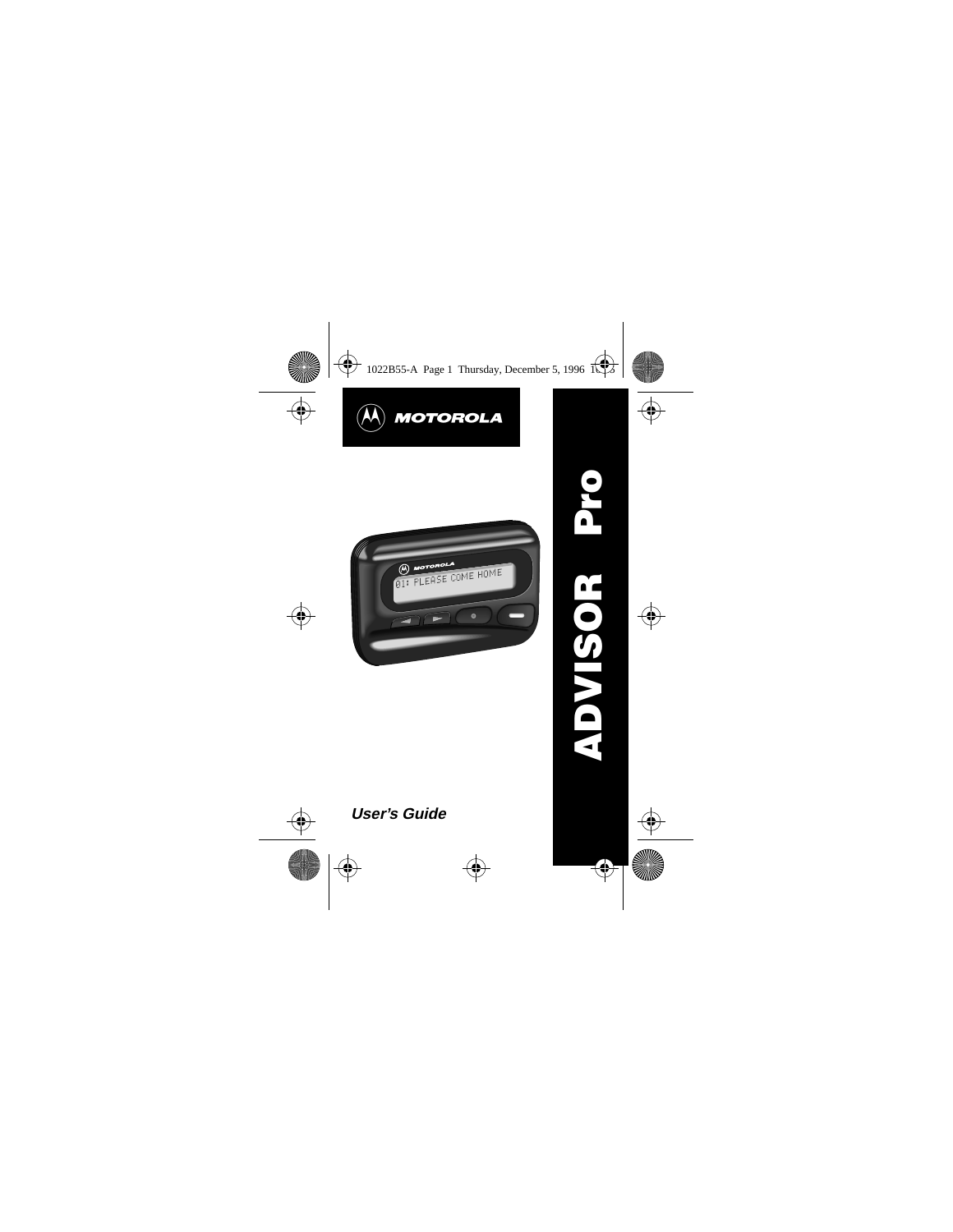### **Advisor Pro ALPHANUMERIC PAGER**

Congratulations on purchasing a new Advisor Pro alphanumeric pager by Motorola, the world leader in paging. Your Advisor Pro pager incorporates many of the most advanced electronic, communications, and wireless technologies available. It's reliable, convenient, and designed for easy operation.

The Operating Instructions explain how to use your new Advisor Pro pager and provides helpful suggestions for first-time as well as experienced users. Keep this booklet handy for quick reference.

#### **To Get The Most Out Of Your Advisor Pro Pager:**

- Give your pager number to secretaries, business associates, friends and family. This lets you keep in touch wherever you go!
- Include your pager number on your business cards and on your telephone answering machine message. Let people know how to contact you when you're on the go.
- Leave your pager number at your children's school and with the baby-sitter so you can always be reached, right away, in an emergency.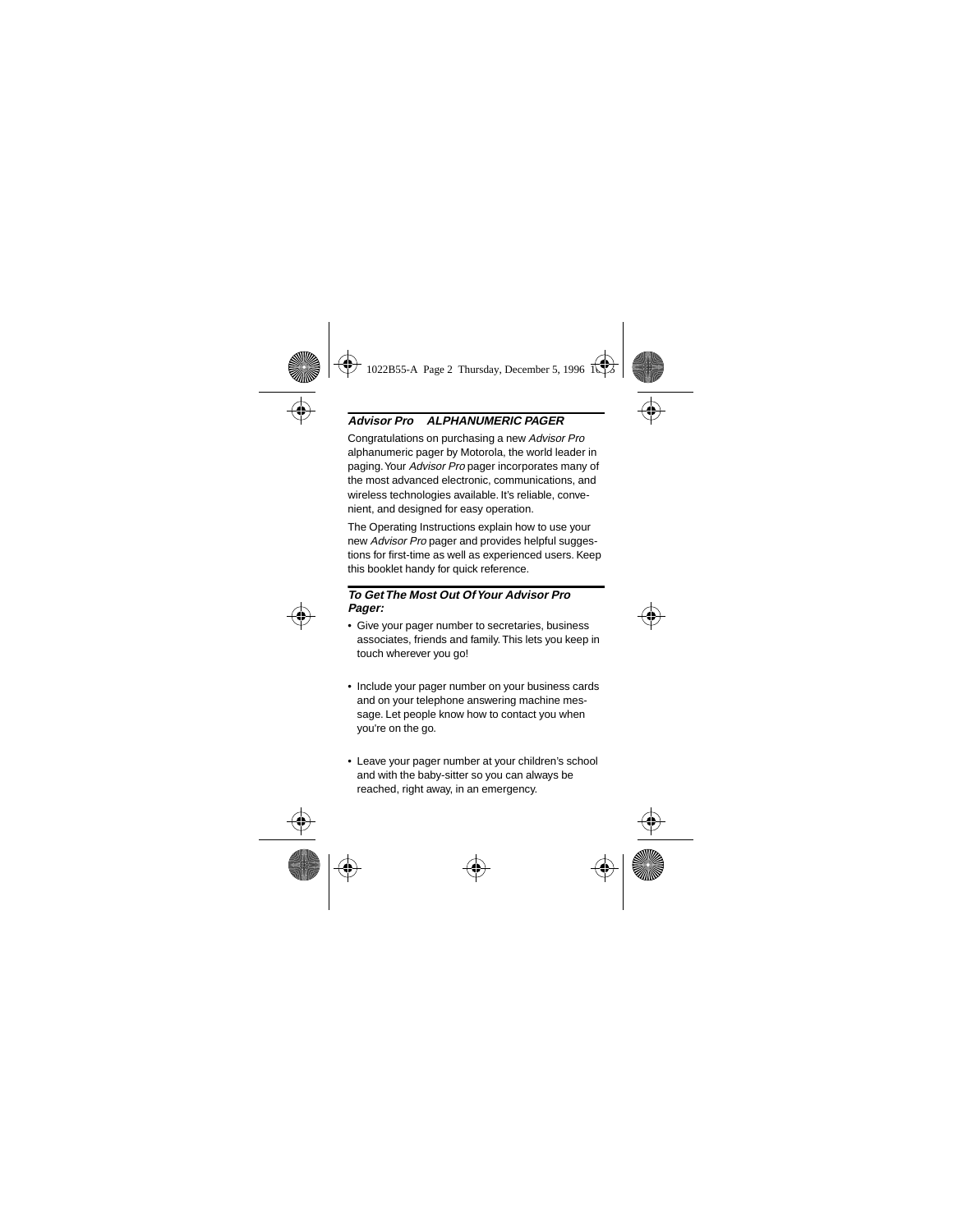

**Advisor Pro Controls** 



Turning the Advisor Pro Pager On:

• Press the READ/RESET button • Your pager will alert and show the ON indicator ⊙ in the upper left corner of the display. The time and date appear at the bottom of the display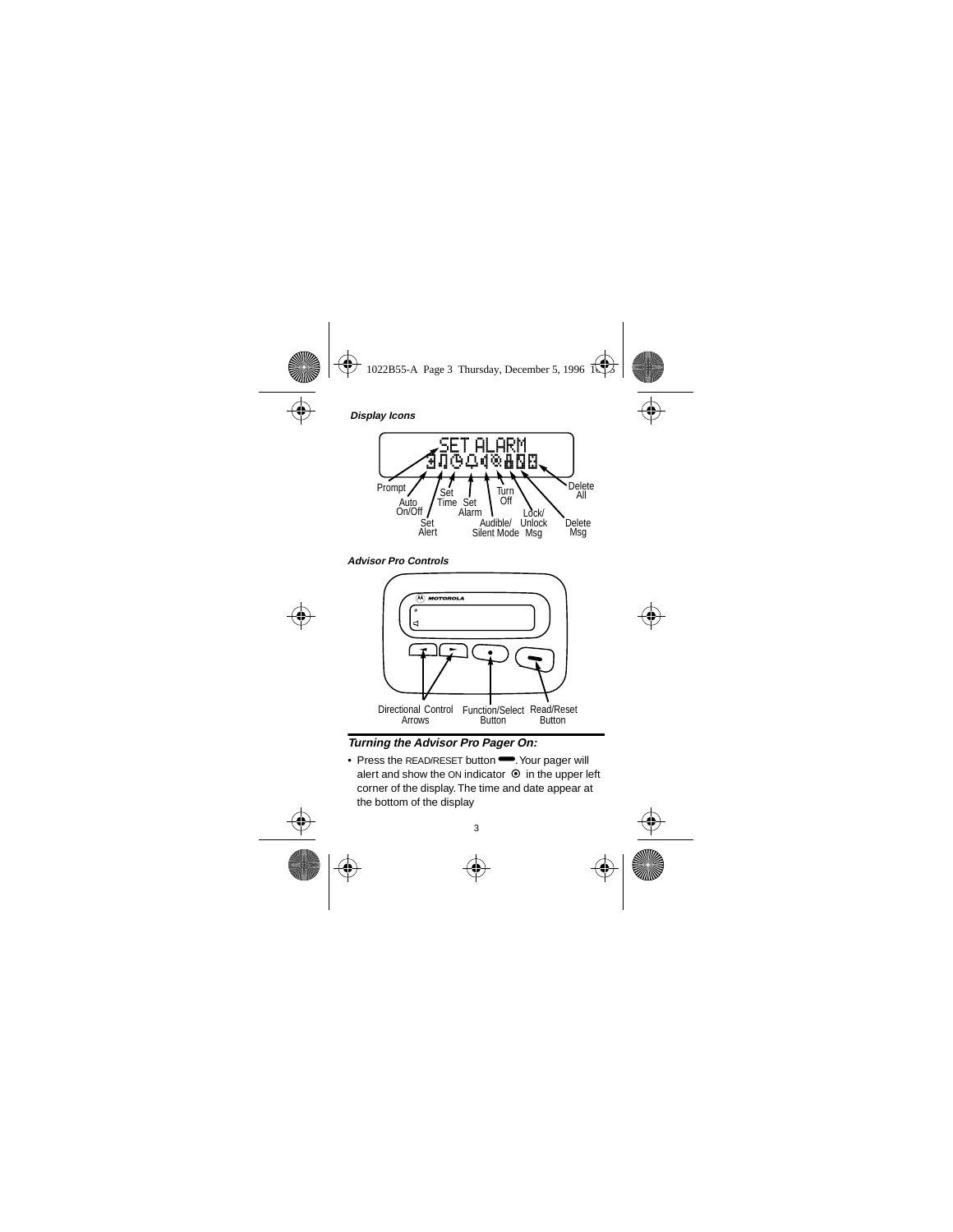### **Receiving and Reading Your Messages:**

When receiving a message, your pager alerts and displays the incoming message symbol  $\triangleq$ .

- Press any button to stop the alert.
- Press  $\blacksquare$  to display your message.

The flashing arrow at the bottom right corner of the screen  $\ddot{\textbf{u}}$  indicates the message you received continues beyond the first two lines of the display. Each  $\blacksquare$ press advances the message to the next two lines. Press and hold  $\rightarrow$  to rapidly scroll through your message.

Your pager automatically stores the message, along with the time and date your message was received.

If more than one message exists in your pager's memory, press the left  $\blacktriangleleft$  or right  $\blacktriangleright$  directional arrow buttons to select the message you wish to read. The reversed arrow cursor **F** indicates the location of your message in memory. Press  $\rightarrow$  to display your message.

A flashing  $\odot$  symbol indicates a message has been received, but has not yet been read. If programmed with reminder alerts, your pager beeps at predetermined intervals to remind you of an unread message.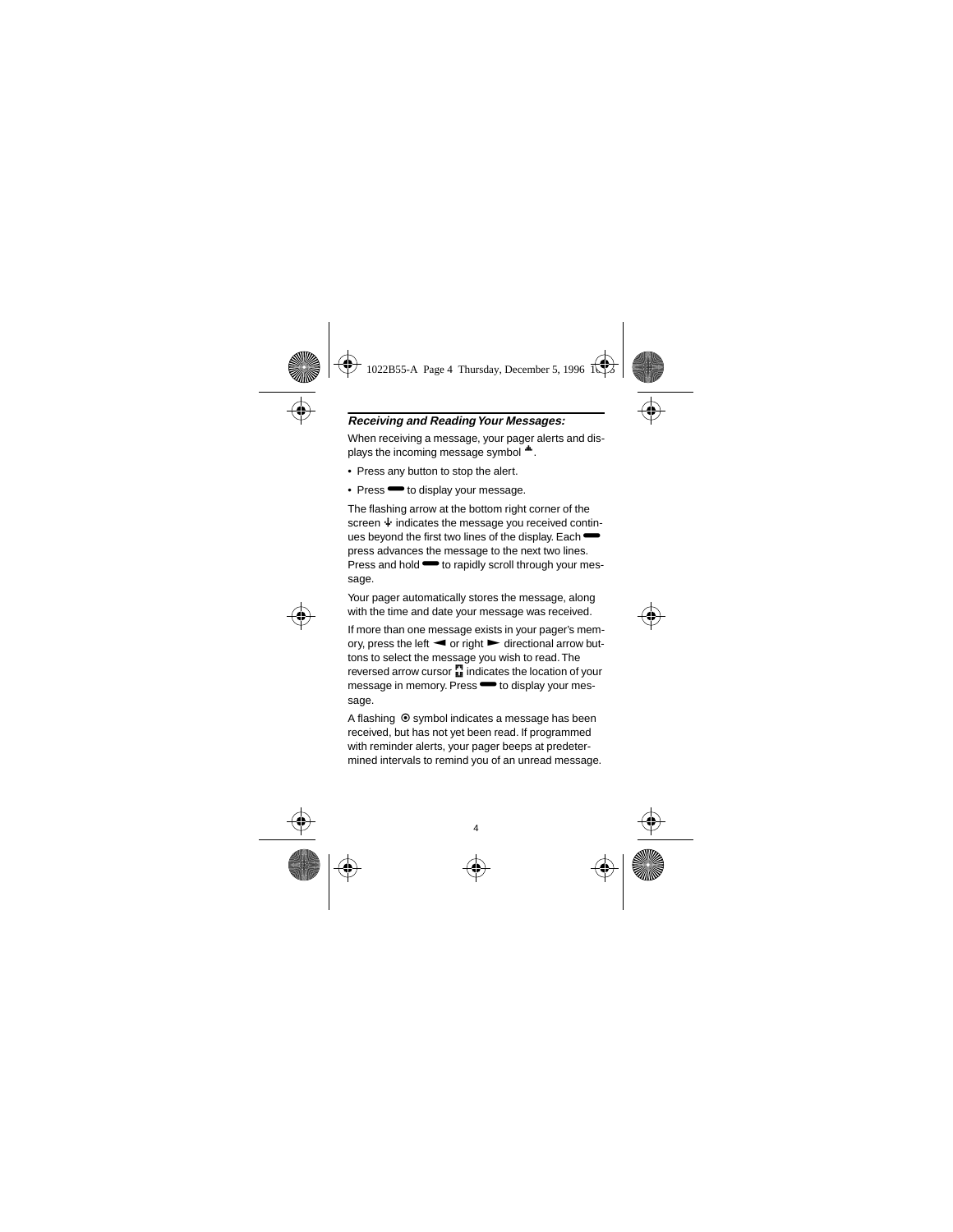### **Using the Function Menu:**

 $\bullet$  Press the FUNCTION/SELECT button  $\bullet$  to display the function menu.

The function menu gives you access to the many features of your pager through a series of icons and prompts. For example, when the function menu screen first displays, the TURN OFF icon  $\ddot{w}$  flashes, indicating the present position of the cursor. The TURN OFF prompt also displays on the first line on the LCD. As you move the cursor left or right across the icons, a corresponding prompt appears. To activate your function selection, press  $\bullet$ .

**NOTE:** To escape from any field without making any changes, press $\blacktriangleright$ .

#### **Turning Your Pager Off:**

- $\bullet$  Press  $\bullet$  to display the function menu.
- The TURN OFF icon  $\ddot{\mathbb{Q}}$  flashes when this menu item first appears.
- Press  $\bullet$  to select the THRN OFF function. Press  $\bullet$ again to turn your pager off.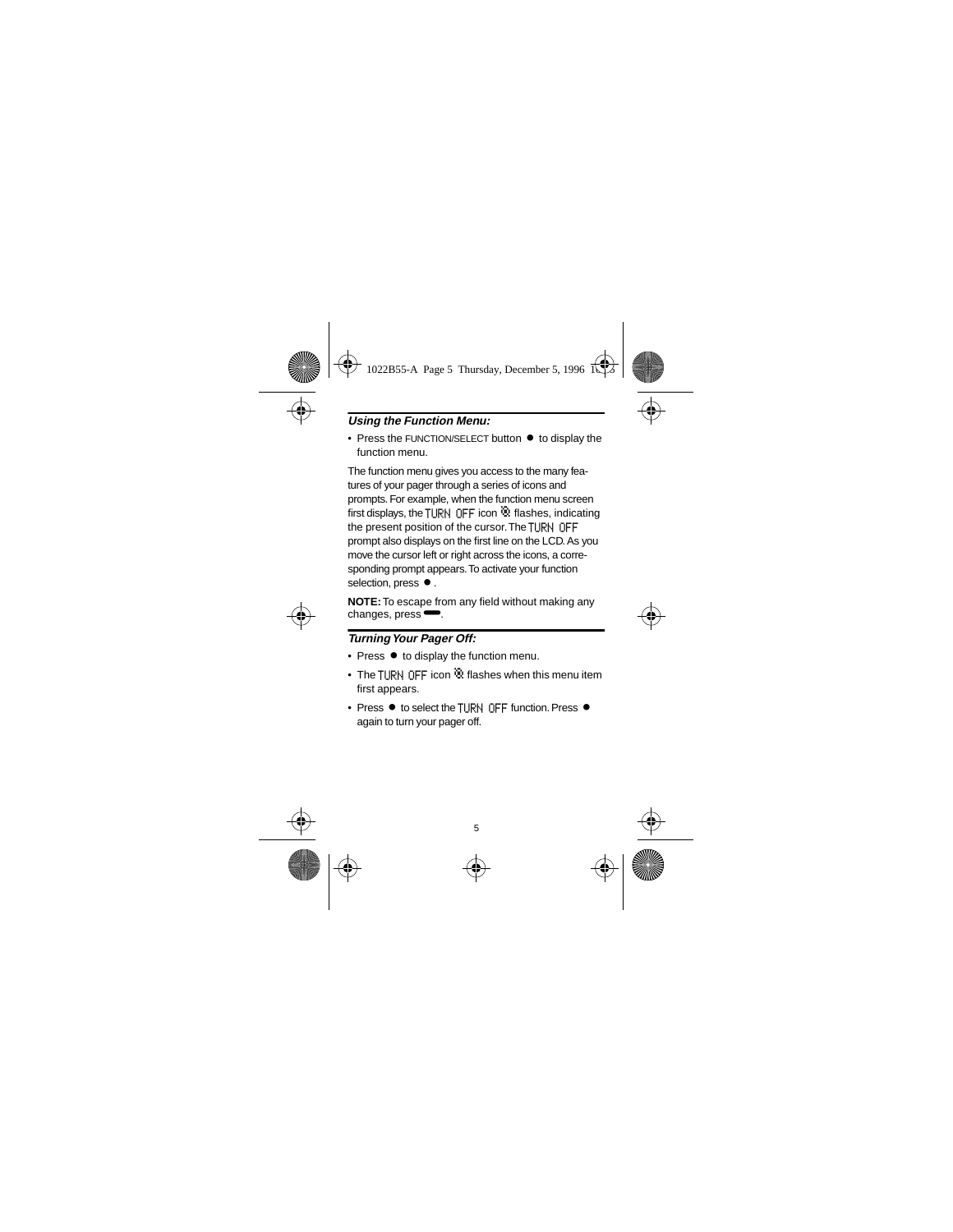## **Backlighting:**

• To view your display in low light conditions, turn on your pager's backlight by pressing and holding  $\bullet$ for 1.5 seconds. If no further buttons are pressed, the backlight automatically turns off when the display goes blank. You can also turn off the backlight by pressing and holding  $\bullet$  for 1.5 seconds.

#### **Locking and Unlocking Messages:**

Up to 10 messages can be "locked" in memory, preventing them from being replaced when your pager's memory is full or from being deleted if the DFLFTF  $AI$  I function  $I$  is chosen.

- Press the READ/RESET button
- Select the message you wish to lock by using the  $\blacktriangleleft$  or  $\blacktriangleright$  directional buttons.
- $\bullet$  Press the FUNCTION/SELECT button  $\bullet$  to display the function menu.
- Press  $\blacktriangleright$  to move the cursor to the LOCK MSG icon í.
- $\bullet$  Press the  $\bullet$  to lock the message. The padlock icon **A** appears, indicating the message has been locked.

To unlock  $\frac{1}{11}$  a locked  $\frac{1}{11}$  message, use the same procedure outlined above.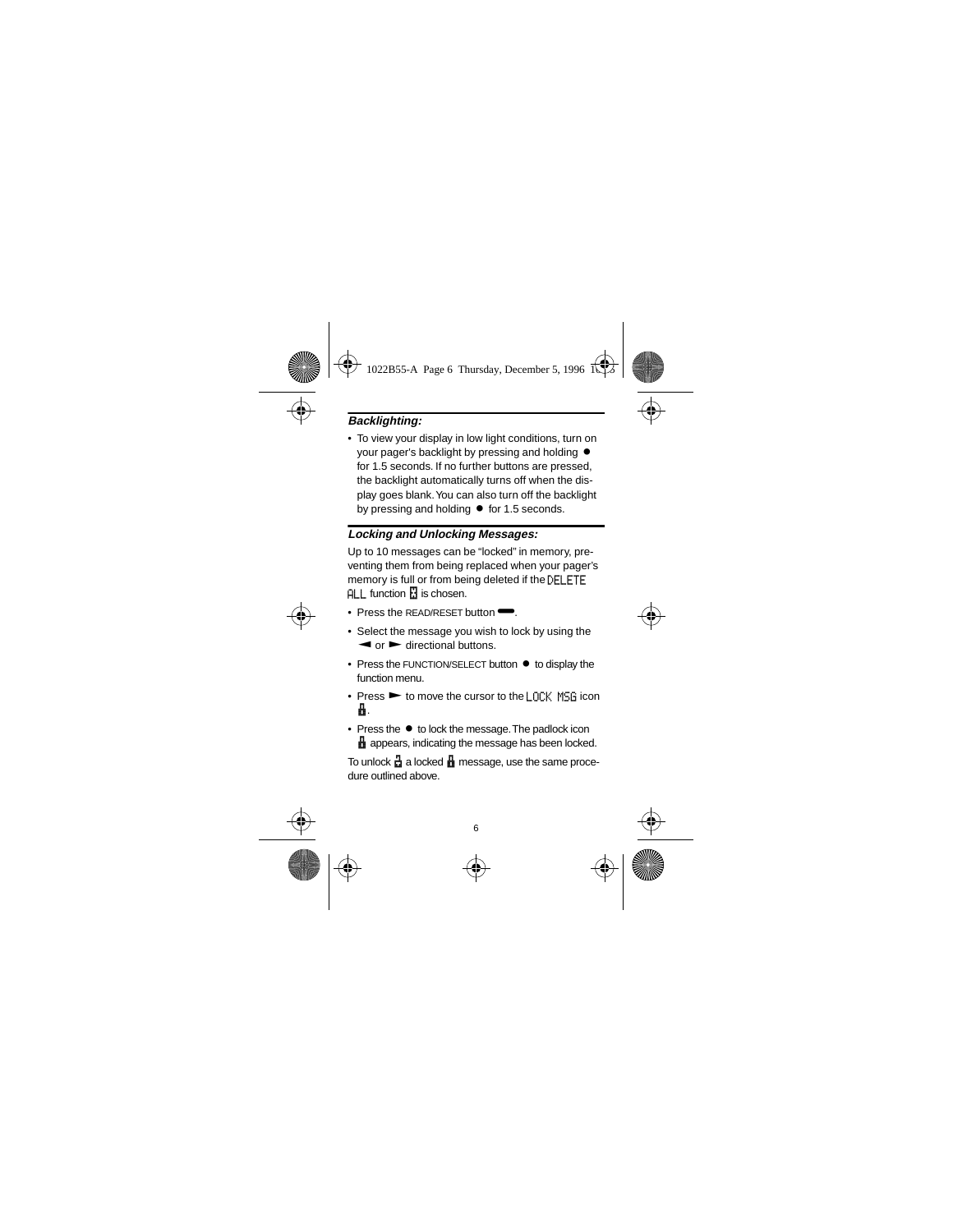### **Setting the Clock:**

- While in the function menu, move the cursor left to the SET TIME icon  $\ddot{\mathbf{G}}$  by pressing the  $\blacktriangleleft$ .
- Press to display the SET TIME screen. The cursor flashes in the hour position. The  $\blacktriangleleft$  increments the flashing digits. This is defined by the  $+$  icon shown on the display above the button.
- Advance to the desired hour by pressing  $\blacktriangleleft$ .
- Move the cursor to the minute field by pressing  $\blacktriangleright$ .
- Repeat the process for each field hour, minute, AM/ PM/24 hr., day/month/year.
- $\bullet$  Press  $\bullet$  to initiate the change.

If you move your cursor past the last field in the row (far right), it automatically wraps around and appears at the first function icon in the row (far left).

**NOTE:** To escape from any field without making any changes, press $\blacksquare$ .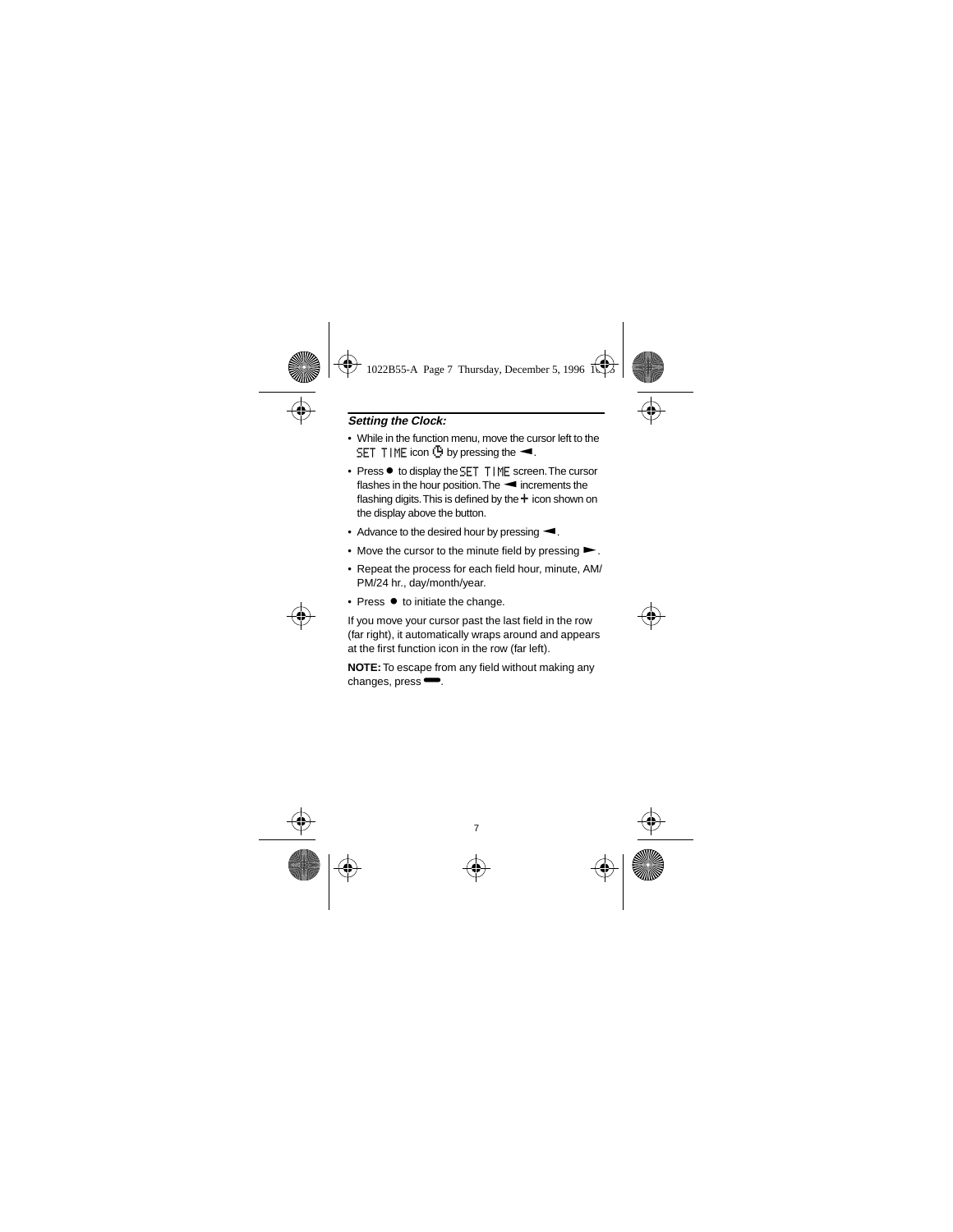### **Setting the Alert Pattern:**

- Press  $\bullet$  to display the function menu.
- Press  $\blacktriangleleft$  to move the cursor to the alert icon  $\Box$ .
- $\bullet$  Press  $\bullet$  to display the SET ALERT screen.
- Move to the desired alert and press  $\bullet$  to initiate the alert change. The selected alert number flashes while a 2 second sample of the selected alert plays through the internal speaker.

**NOTE:** To escape from any field without making any changes, press $\blacksquare$ .

### **Setting the Alert Mode (Silent/Audible):**

- Press  $\bullet$  to display the function menu.
- Press  $\blacktriangleright$  to move the cursor to the AUDIBLE MODE **Ú** or SILENT MODE  $\textbf{f}$  icon.

The AUDIBLE MODE icon Lappears if the pager is in the silent alert mode (prompting you to enter that mode, if desired). The SILENT MODE icon  $\mathbf{\mathring{F}}$  appears if the pager is in the audible alert mode (prompting you to enter that mode, if desired).

• Press  $\bullet$  to select the desired alert.

If the selected mode is  $\blacksquare$ , your pager emits a short "chirp." If the selected mode is  $\ddagger$ , and if equipped with a vibrator, your pager vibrates.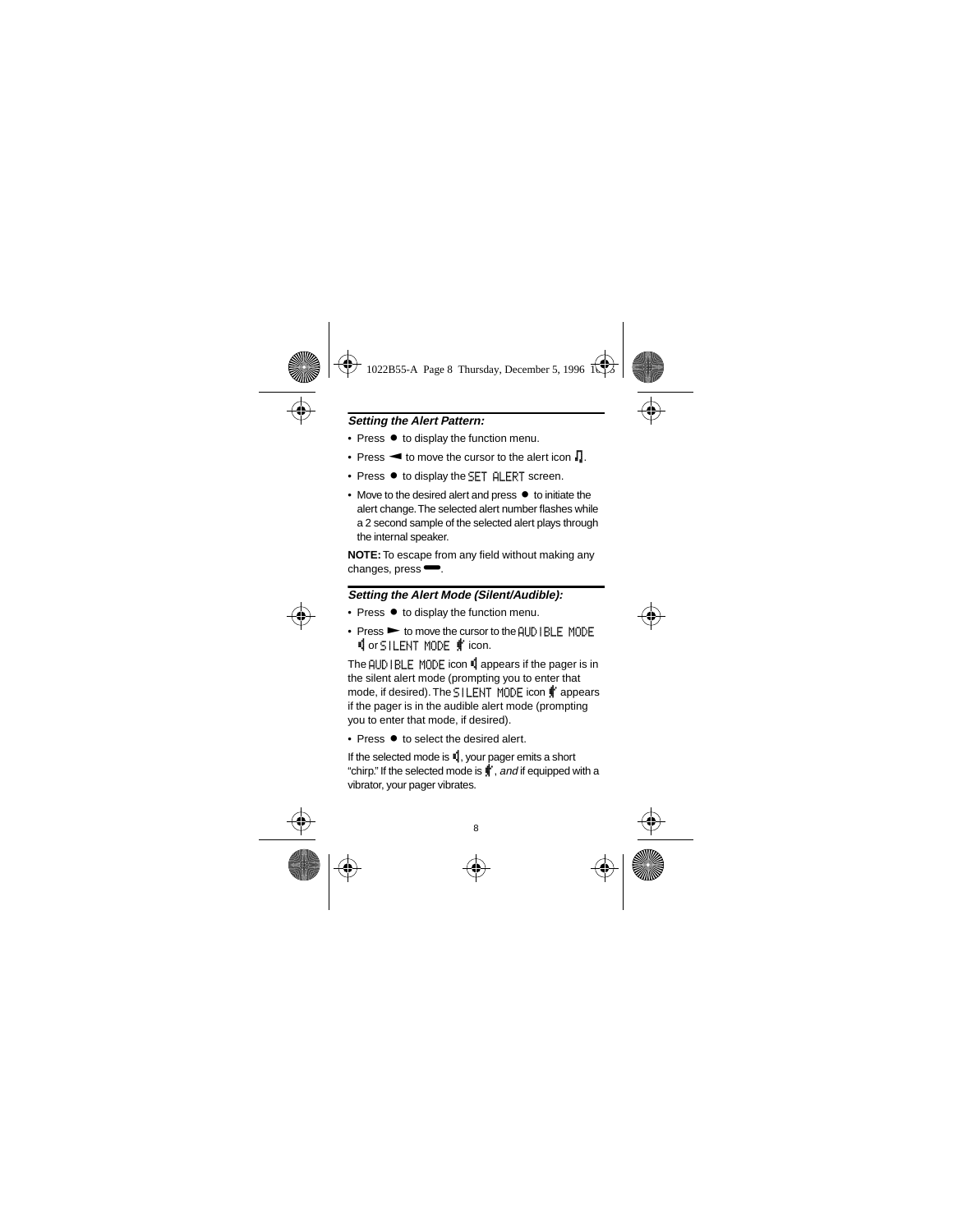### **Setting the Alarm**

If your pager is equipped with the ALARM feature, and you wish to set the alarm:

- Press  $\bullet$  to display the function menu.
- Press the  $\blacktriangleleft$  to move the cursor to the SET ALARM  $\Delta$  icon.
- Press  $\bullet$  to display the set alarm screen.

When the screen first appears, the cursor is at the leftmost position. This icon defines the alarm status: either alarm enable  $\langle \mathbf{D} \rangle$ , or alarm disable  $\mathbf{\Delta}$ .

- Press the left directional button to increment or toggle between alarm enable  $\langle \mathbf{D} \rangle$  and alarm disable  $\mathbf{\tilde{\Sigma}}$ .
- $\bullet$  Press  $\blacktriangleright$  to move the cursor to the hour field.
- Repeat the process for each field (hour, minute).
- Press  $\bullet$  to make the change.

The alarm indicator  $\langle \Box \rangle$  appears if an alarm has been set. At the selected time, your pager either vibrates or emits a unique 8-second alert, depending on the alert mode.

**NOTE**: To escape from any field without making any changes, press $\blacksquare$ .

#### **Setting the Auto On/Off function:**

If your pager is equipped with the AUTO ON/OFF feature, and you wish to activate this feature: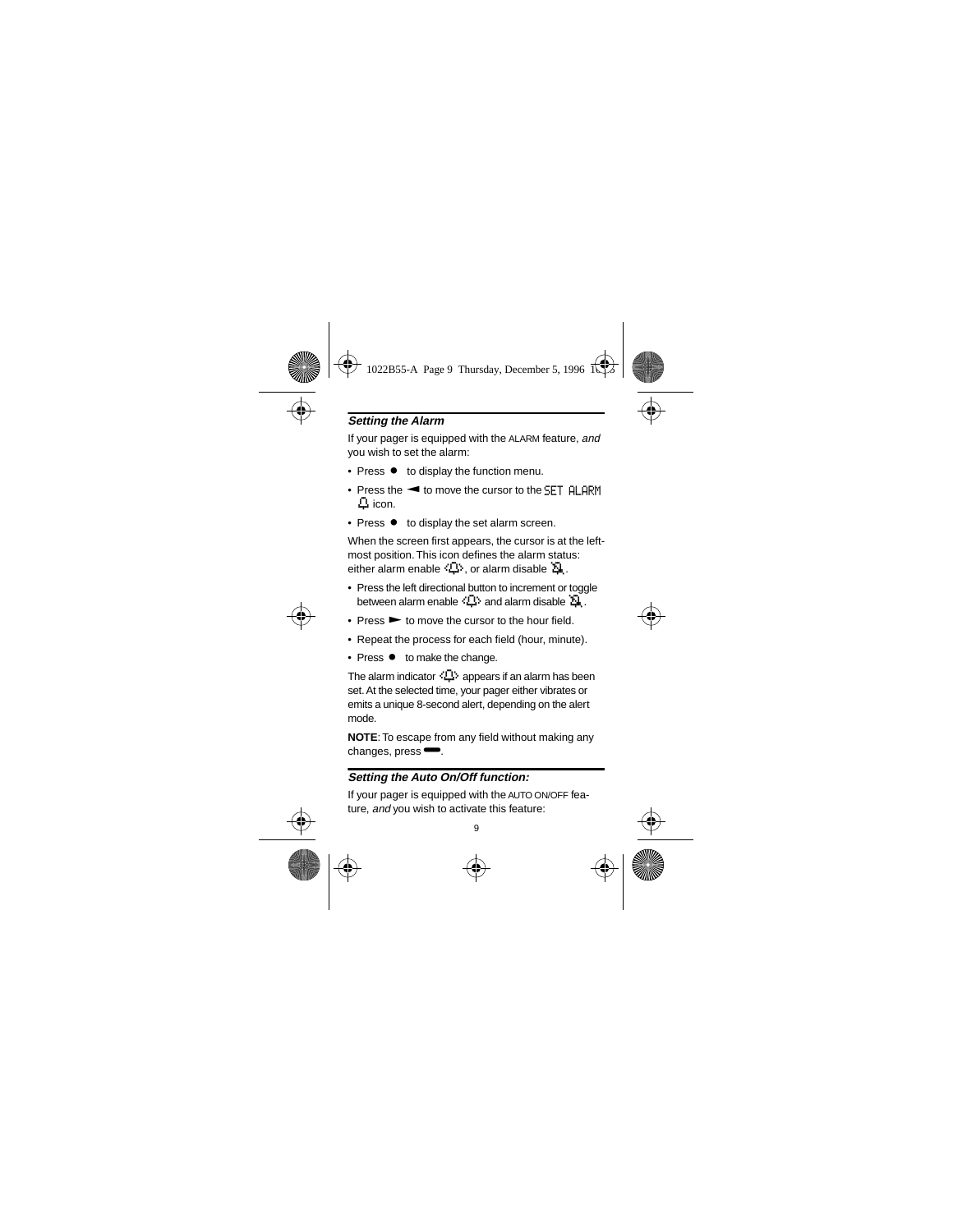- Press  $\bullet$  to display the function menu.
- $\bullet$  Press  $\blacktriangleleft$  to move the cursor to the AUTO ON/OFF icon å.
- Press  $\bullet$  to display the AUTO ON/OFF screen.

When the screen first appears, the cursor appears at the left-most position. This icon defines the AUTO ON/OFF status: either AUTO ON/OFF Enabled **3**, or Disabled **3**.

• Press < to increment or toggle between AUTO ON/ OFF Enable  $\overline{3}$  or Disable  $\overline{3}$ .

 $\bullet$  Press  $\bullet$  to move the cursor to the hour field. The auto ON time is shown on the left and the auto OFF time is shown on the right.

• Repeat the process for each field for both the ON time and the OFF time (hour, minute, and AM/PM if your pager is set to display time in the 12 hour mode).

• Press  $\bullet$  to activate the AUTO ON/OFF function.

The indicator  $\overline{\odot}$  displays in the upper left-hand corner of the display if the AUTO ON/OFF function has been enabled. If the ON time is equal to the OFF time, the AUTO ON/OFF function is not enabled.

**NOTE:** To escape from any field without making any changes, press $\blacksquare$ .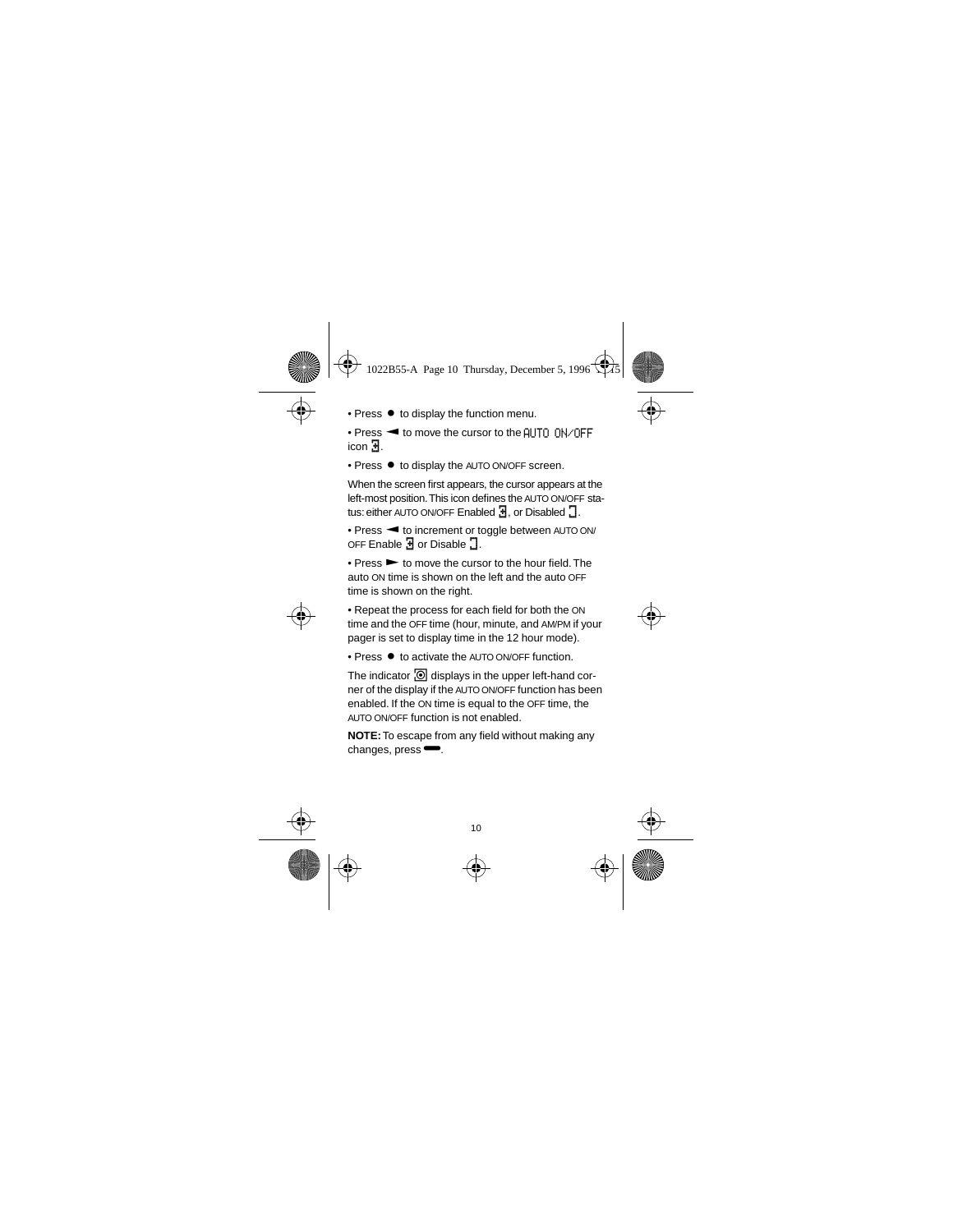### **Deleting Messages from Memory:**

You can clear or delete an unlocked message from memory while you are viewing it, or through the function menu.

- Select the message you wish to delete from memory by pressing  $\blacktriangleleft$  or  $\blacktriangleright$  directional buttons to the desired memory position.
- $\bullet$  Press  $\bullet$  to display the function menu.
- Press  $\blacktriangleright$  to move the cursor to the DELETE MSG. icon  $\mathbb{N}$ .
- $\bullet$  Press  $\bullet$  to receive confirmation of delete request.
- $\bullet$  Press  $\bullet$  to delete the message.

If your pager is equipped with the DELETF ALL feature, and you wish to delete all unlocked messages from memory, move the cursor within the function menu screen to the DELETE  $ALL$  icon  $R$  and press  $\bullet$ twice.

#### **Other Features:**

**Low Battery Alert:** A low battery icon  $\overline{I}$  + appears in place of the date at the onset of low battery conditions. An audible low battery alert is also heard at that time.

**Duplicate Message:** If the same message is received more than once, DUPLICATE appears at the beginning of your new message to indicate that your mes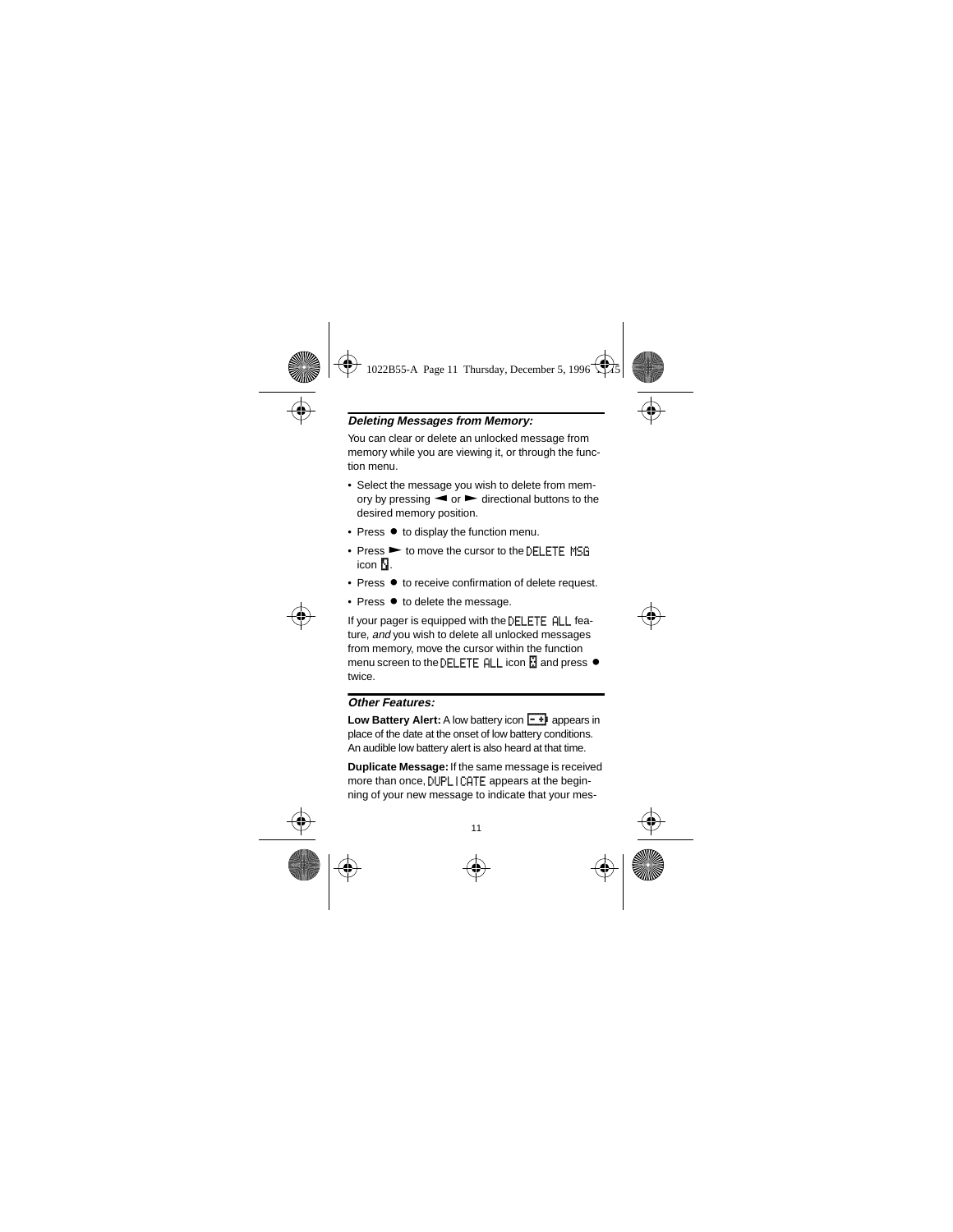sage has already been received. Your new message will contain the latest time stamp.

**Out of Range:** With this option installed, whenever you are too far away from your paging system's transmitter to reliably receive messages, your pager displays an OLIT OF RANGE message and an out-of-range icon  $\mathbf{\Psi}$ .

#### **Cleaning Your Advisor Pro Pager:**

To clean smudges and grime from the exterior of the Advisor Pro housing, use a soft, nonabrasive cloth moistened in a mild soap and water solution. Rinse the surface using a second cloth moistened in clean water. **Do not use alcohol or other cleaning solutions.**

#### **Repair and Maintenance:**

Your Advisor Pro pager, properly handled, is capable of many years of trouble-free service. However, should it ever require service, Motorola's National Service Organization, staffed with specially trained technicians, offers conveniently located repair and maintenance facilities worldwide.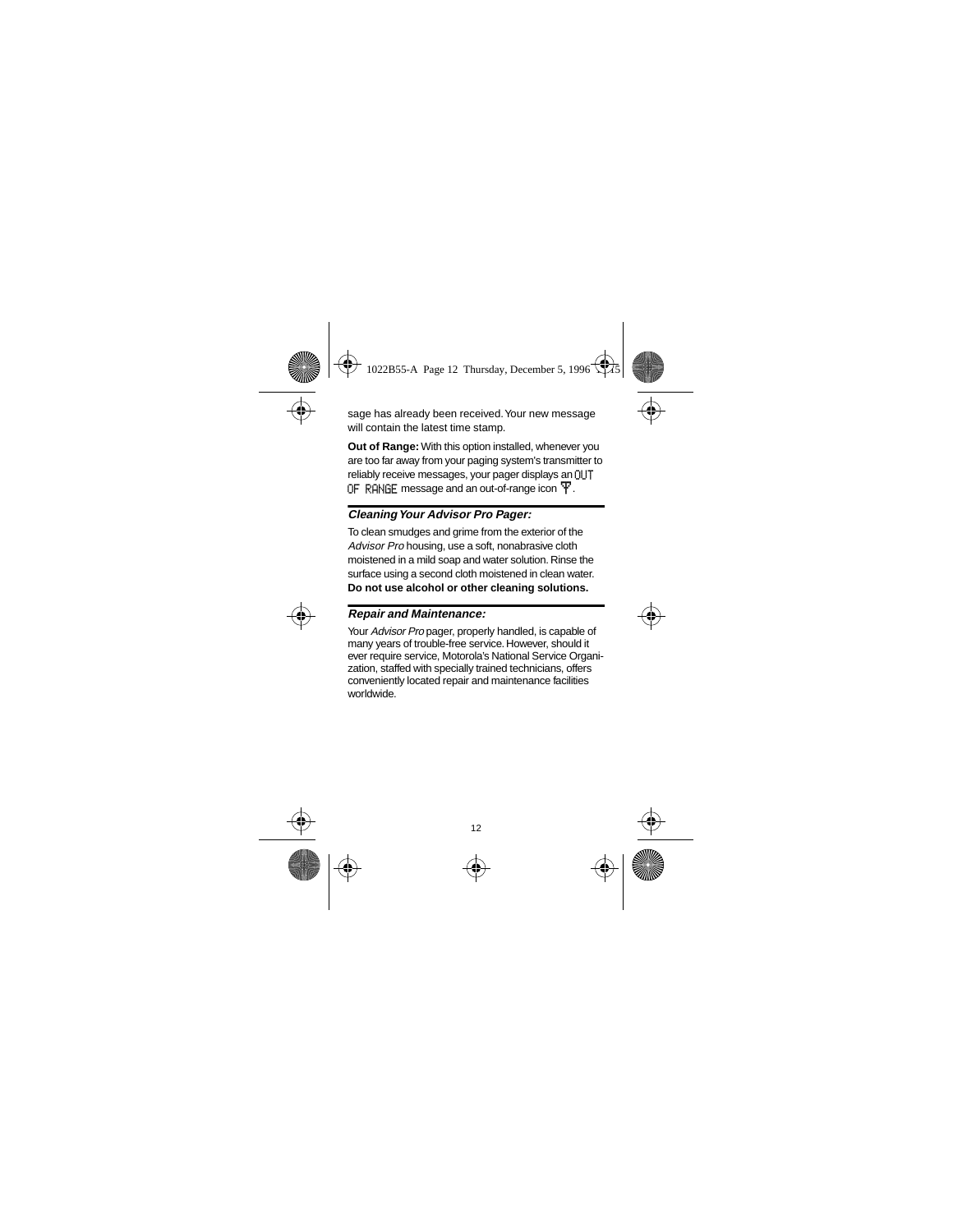### **Battery Information:**

**NOTE**: The battery door is hinged and does not need to be removed.

Your Advisor Pro pager is designed to operate with a AAA-size alkaline battery (do not use carbon zinc batteries). See diagram (across) for battery door location. To install or replace the battery, place the pager face down in the palm of your hand. Then,

- ➊ Unlock the battery door by sliding the door latch up with your thumb.
- **<sup>●</sup>** Slide the battery door to your right (toward the outer edge).
- ➌ Lift the battery door toward you to install or replace the battery.



**Advisor Pro Rear View (Battery Replacement)**

**CAUTION:** Do not insert the battery backwards. All messages stored and/or locked in memory will be erased.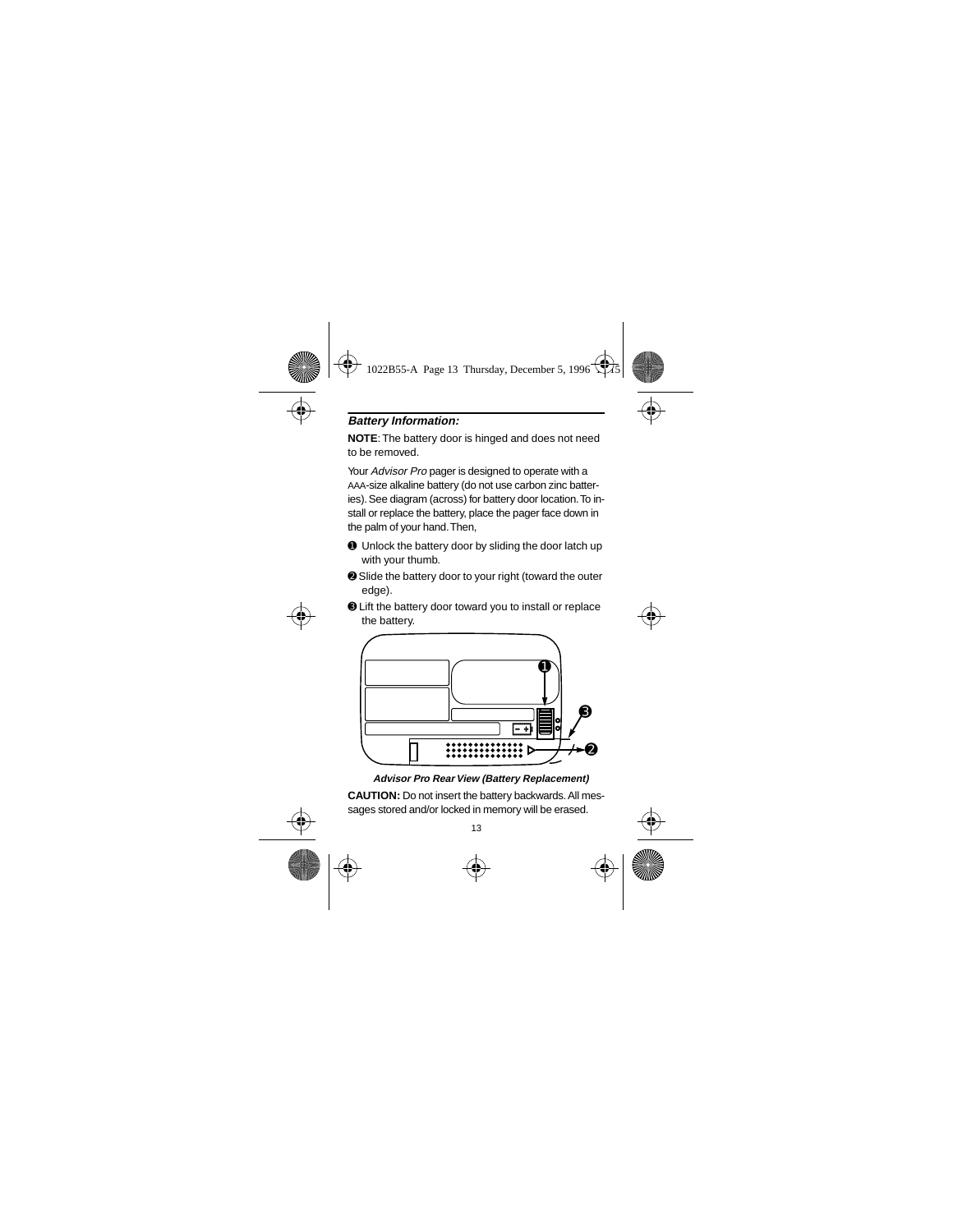### **Patent Information**

This Motorola product is manufactured under one or more Motorola U.S. Patents. A listing of these patents is provided inside the battery compartment which can be seen by removing the battery door. Other U.S. Patents covering this product are pending.

#### **Advisor Pro Icon Quick Reference List**

#### **Display Annunciators**

 $\odot$ **Power On Icon** 

**O** 

- Auto On/Off Mode Enabled Icon
	- Combined Power On and Auto On/Off Mode **Enabled Icon**
- </sub>⊿ **Audible Alert Mode Enabled Icon**

#### **Message Status Icons**

- Lock Message Icon
- **Cursor on Locked Message**
- **Maildrop Indicator**
- **Cursor on Message Indicator**
- **Message In Memory Indicator**
- 4 **Memory Full Indicator (optional)**

#### **Function Menu Icons**

- q Set Audio Alert Icon (or)
- ť **Set Silent Alert Icon**
- Ø **Turn Pager Off Icon**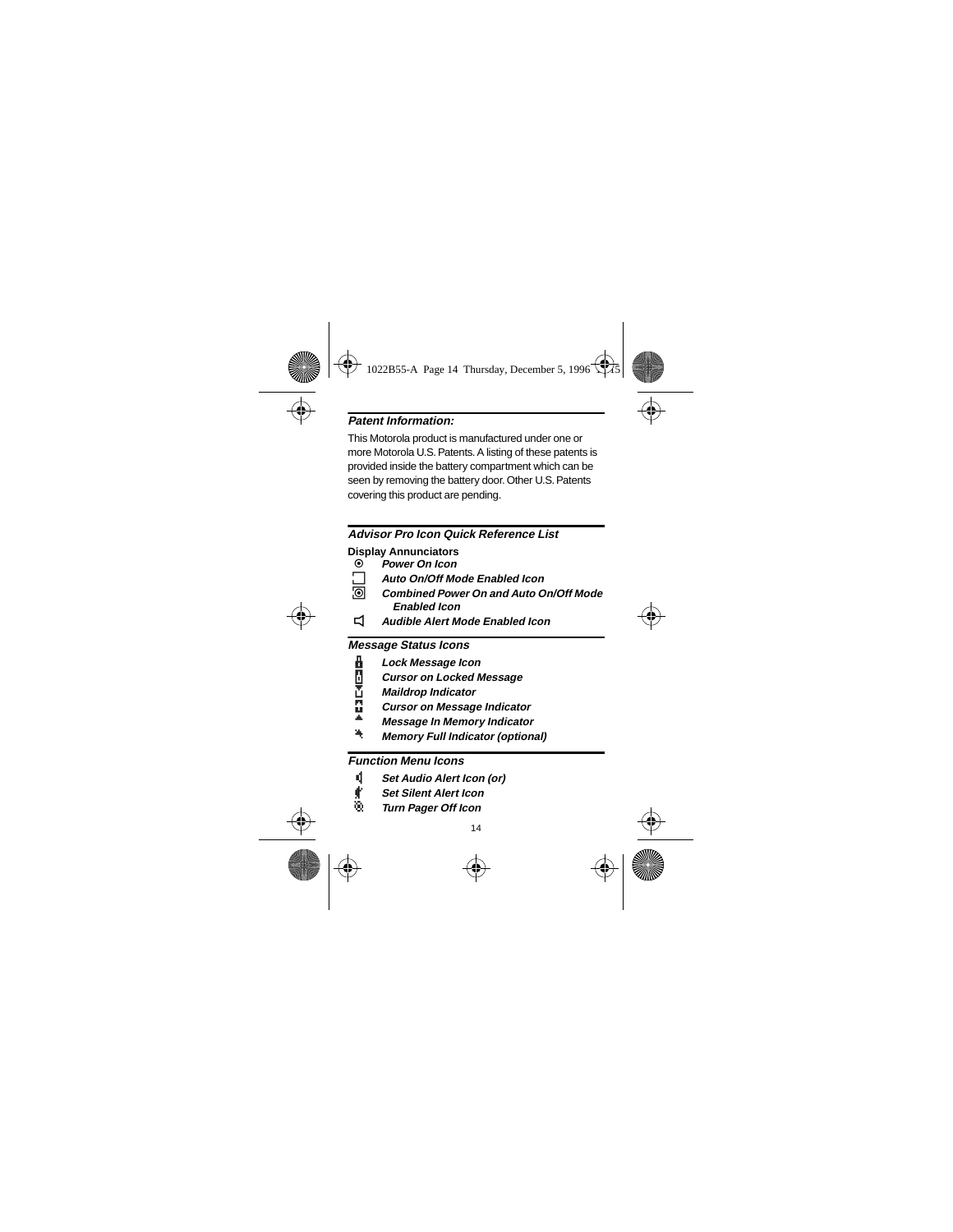- -0300 Lock Message Icon
	- **Unlock Message Icon**
	- Delete Message Icon
	- Delete All Messages Icon
	- **Escape to Main Screen**
- **Set Alert Icon**
- **Set Alarm Icon**

### Other Icons

| Я    | Enter Auto On/Off Menu and Auto On/Off<br>Enabled Icon |
|------|--------------------------------------------------------|
| Э    | Auto On/Off Disabled Icon                              |
| Φ,   | <b>Set Time Icon</b>                                   |
| 24hr | 24 Hour Time Indicator                                 |
| ΑM   | <b>AM Time Indicator</b>                               |
| РM   | <b>PM Time Indicator</b>                               |
| Δ    | Disable Alarm Icon                                     |
| ۰Q۰  | Enable Alarm Icon                                      |
| - +) | Low Battery Alert Icon                                 |
| Ŧ    | Out Of Range Indicator                                 |
| ψ    | <b>Message Continuation Indicator</b>                  |
| ÷    | <b>Press Right Arrow Button Prompt</b>                 |
|      | <i><b>Increment Value</b></i>                          |